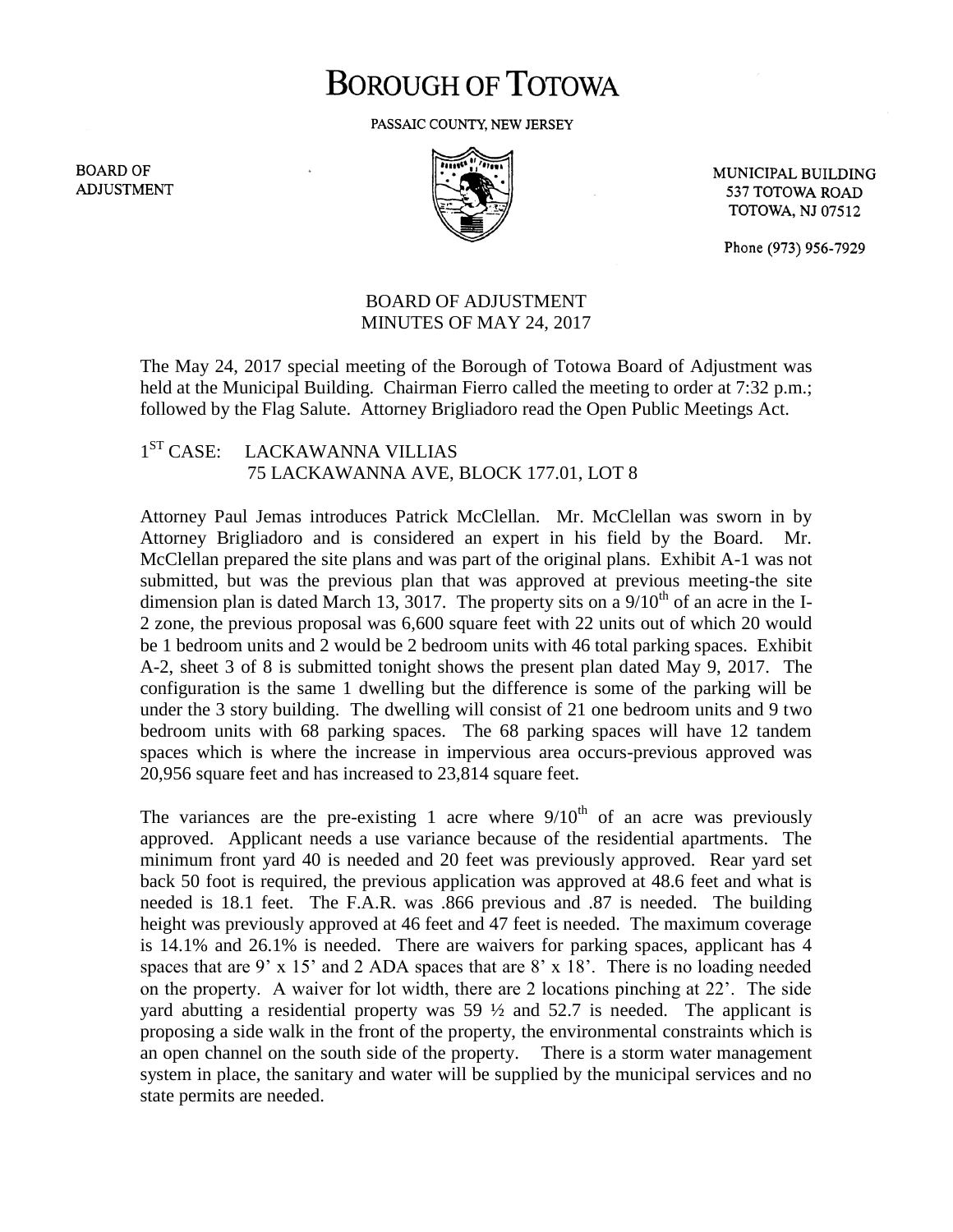The applicant will comply with Engineer Murphys letter. The snow removal will be done by a private contractor and garbage removal also. If the snow can't be stored on-site it will be removed off premises. There will be modest landscaping and the applicant is proposing a 4' fence along the northerly property side. There will be a lighting plan with 3 pole mounted LED style lights and 8 ceiling mounted LED on the under parking area. The driveway will be located towards the northern end of the property. Commissioner D'Ambrosio asked if moving the driveway over caused them to take away any of the parking spaces, the answer was no.

Steven Corso, Architect was sworn in by Attorney Brigliadoro and is a licensed Architect in the State of NJ for 40 years and has a current license. Exhibit A-3 is an 8 x 11 front color view of the building. It will be 4 stories high with 30 residential units. Nine units will be on each floor and three 2 bedroom units will be on the main level. Exhibit A-4 is the  $1<sup>st</sup>$  and  $2<sup>nd</sup>$  floor plans. The first floor has 21 parking spaces in the back, 2 which are handicap, and an elevator in the center. There will be hardwood floors, marble vanities in the baths, stainless steel appliances and granite kitchen counter tops. Exhibit A-5 is the 3<sup>rd</sup> and 4<sup>th</sup> floor plans. The exterior will consist of Brick with stucco trim. The HVAC is housed behind the 4<sup>th</sup> floor and not visual from Lackawanna Ave. There will be dormers and mansard roof which will give a softer view for the neighbors. Exhibit A-6 is the sheet of elevation showing double hung windows. Commissioner Patten asked at what point a second elevator is required. Mr. Corso stated that when the length of travel needs to be lessened.

Mr. Stiger, traffic planner, was sworn in by Attorney Brigliadoro is also a professional planner and architect. The traffic impact analysis is a 3 part evaluation and provides a safe and efficient regress. The traffic counts on Duffus and Lackawanna at peak hours from 8 am to 9 am and 4:45 pm and 5:45 pm and based on 30 units proves to operate at level service  $A \& B$ . The ITE used to configure the traffic with the proposed plan shows a 1 ½% annual growth rate per year increase in traffic will continue to operate at level A service with no impact. Even with the relocation of the driveway the numbers will still be pretty close. The site plan shows parking spaces, 10' x 18" is required-the applicant has 4 that will be 9' x 15' plus 12 tandem spaces that comply with RSIS. The tandem spaces will be assigned to specific apartments by the operator of the property. There will be a 22' isle instead of a 24', the 22' is ok with residential use. The RSIS requires 1.8 spaces for 1 bedroom units and 2.0 for 2 bedroom units so that totals 56 spaces and the applicant is proposing 68. The tandem spaces are 4 at 33' and 6 at 36', they are all 90 degree parking.

Commissioner Bavazzano would like to know when the figuring of the traffic, does it include the amount of spaces, yes  $2 - 3$  hour spans. Commissioner Mancini would like to know if the spaces will be assigned, the recommendation is that the tandem spaces should be assigned but the handicap spaces will not be assigned. Vice Chariman Krautheim would like to know if any spaces are designated for guest, there will be 15 spaces designated for guest parking. Engineer Murphy requests a formal report to be presented to the building department and to Nordan's office. Commissioner Patten asked if the two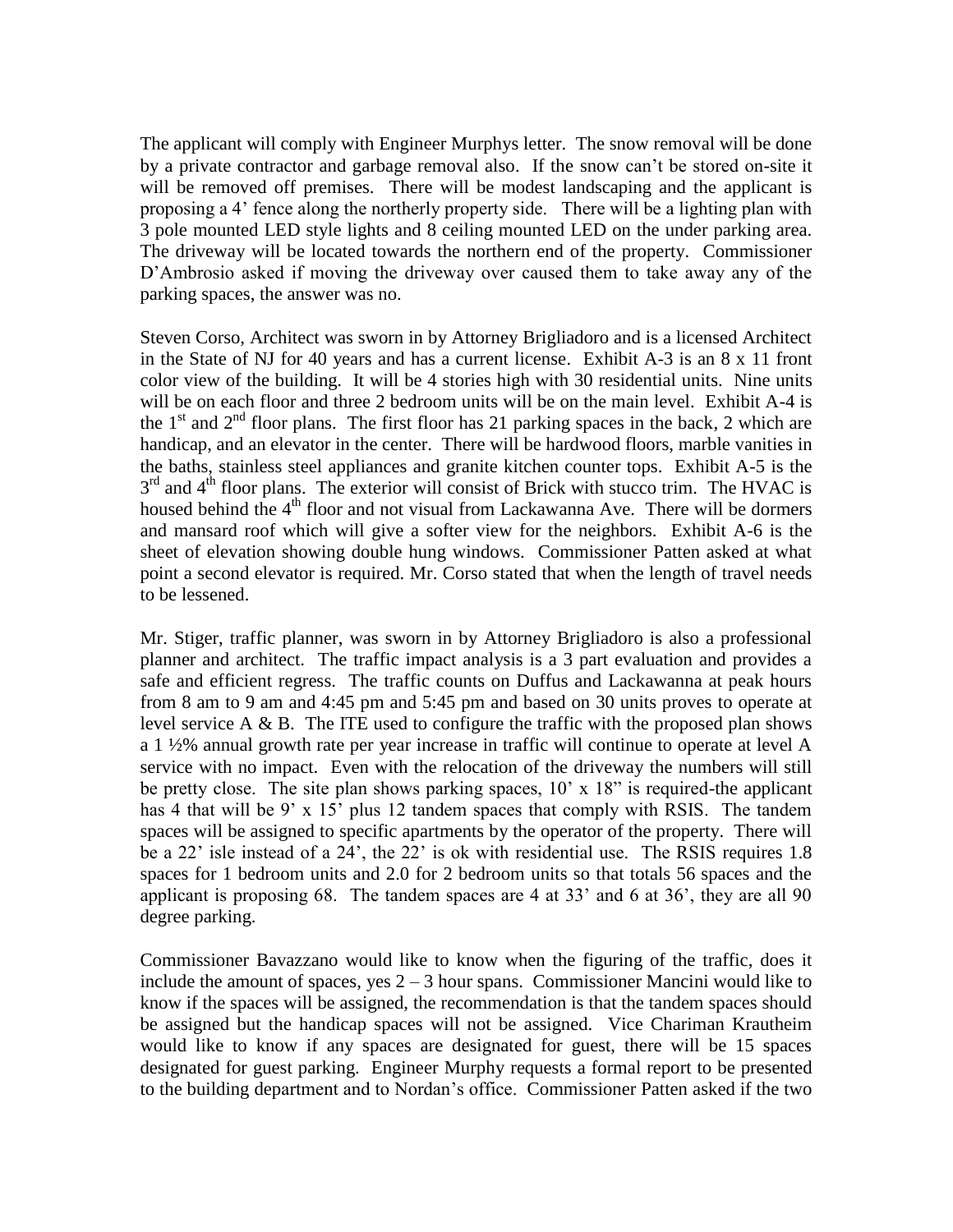handicap spaces will be assigned, they will not be assigned. Chairman Fierro is concerned about the visibility pulling out on the downgrade, there is no blind spot and with the speed limit at 25 miles per hour the requirement is 200'of site which the applicant complies with.

Jeffery Stiles, planning consultant was sworn in by Attorney Brigliadoro and has a current license in the State of NJ has reviewed the plans and been to the site numerous times. The property is in the I-2 industrial zone and the applicant is seeking a use variance for residential use. Mr. Stiles explains the need for residential use in the town. Mr. Stiles also states that a good part of the property has environmental constraints because of a drain swell and buffer. There are three of the variances that are D-variances, resident in industrial zone, increase in F.A.R., and the building height. The properties on Lackawanna are a mixed use, there are some single residents and commercial. To use this property as industrial it would be difficult to comply because of the special circumstances to the property. Mr. Stiles feels there would be no impact to the surrounding community or detriment to the public good. Under the safe plan, this is a better plan for this piece of property. The town is made up of 52.6% 1 to 2 bedroom homes.

Mr. Stiles reviews the application. The minimum front yard setback is required at 40' and 10' is what is being proposed. The minimum rear yard setback is required at 50' and 18'1 is what is being proposed. The parking space dimensions, which were explained earlier. The property does not require off street loading. The parking will include assigned tandem parking spaces and the parking in the previous application was behind the building, there will now be a mix of parking under the building and on the side. The parking isle width incurs no safety issues. The application meets all the positive and negative criteria and is consistent to the prior approval.

Chairman Fierro opens to the public. No public to be heard.

Commissioner Nash makes a motion to close the public portion seconded by Commissioner D'Ambrosio.

Attorney Brigliadoro recaps the amended preliminary and final site plan. The Dvariances that the applicant is seeking are D-1, D-4, F.A.R., and building height. The Cvariances the applicant is seeking are minimum lot area, minimum depth, parking space dimensions, tandem parking spaces, off street loading, minimum front yard setback, minimum rear yard setback, maximum coverage, minimum set back to side abutting a wall, and parking lot width. Attorney Brigliadoro states under the law, since use id multifamily-the law states if the board sees fit to pass the D-variances-then the Cvariances would be granted. Also is the motion approved the applicant must comply with all of Attorney Brigliadoro's statements.

A motion was made by Commissioner D'Ambrosio to approve the application and seconded by Commissioner Bavazzano. Approved 7-0 at 8:48 pm.